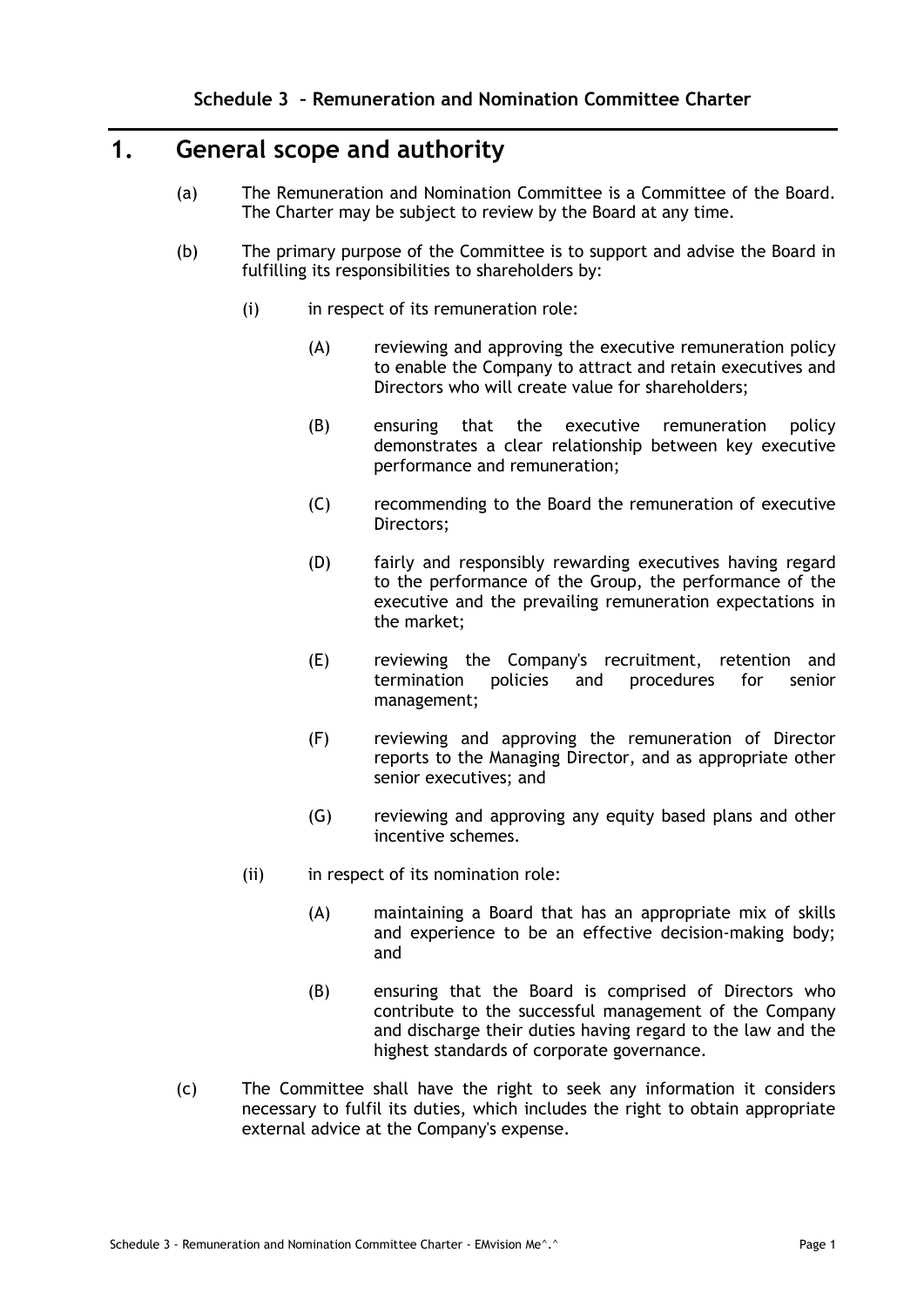## **2. Constitution**

As and when it is required a Remuneration and Nomination Committee will be established by resolution of the Board.

#### **3. Membership**

- (a) The Remuneration and Nomination Committee shall be appointed by the Board from among the Directors of the Company and shall consist of not less than three members all of whom shall be non-executive directors and with the majority being independent Directors.
- (b) Directors will be appointed to the Remuneration and Nomination Committee for a term of three years or such shorter time as they remain in the office of Director. Directors may serve consecutive terms on the Remuneration and Nomination Committee.

## **4. Chair**

The Remuneration and Nomination Committee shall appoint a Chair of the Committee. The Chair shall be an independent director.

## **5. Secretary**

- (a) The Company Secretary shall be the Secretary of the Remuneration and Nomination Committee.
- (b) The Secretary will be responsible for keeping the minutes of meeting of the Committee and circulating them to Committee members and to the other members of the Board.
- (c) The Secretary shall distribute supporting papers for each meeting of the Committee as far in advance as possible.

### **6. Quorum**

A quorum shall be two members. In the absence of the Committee Chair or appointed delegate, the members shall elect one of their number as Chair.

# **7. Meeting frequency**

- (a) Remuneration and Nomination Committee meetings will be held not less than twice a year to enable the Committee to undertake its role effectively.
- (b) Meetings are called by the Secretary as directed by the Board or at the request of the Chair of the Committee.
- (c) Where deemed appropriate by the Chair of the Committee, meetings and subsequent approvals may be held or concluded by way of a circular written resolution or a conference call.
- (d) Decisions will be based on a majority of votes with the Chair having the casting vote.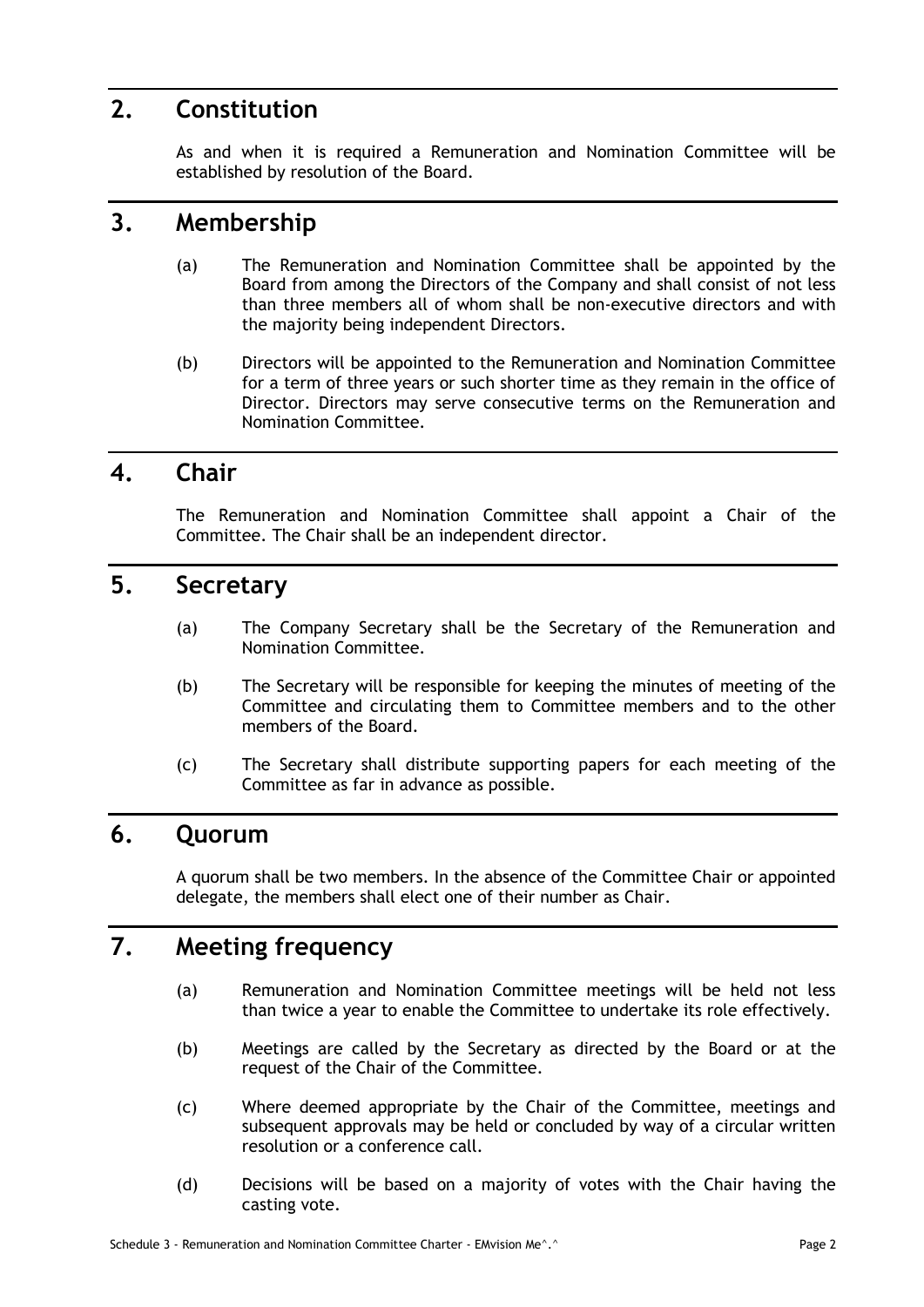(e) The Committee may invite any executive management team members or other individuals, including external third parties, to attend meetings of the Committee, as they consider appropriate.

# **8. Authority**

- (a) The Remuneration and Nomination Committee is authorised by the Board to investigate any activity within its charter. It is authorised to seek any information it requires from any employee and all employees are directed to cooperate with any request made by the Remuneration and Nomination Committee.
- (b) The Remuneration and Nomination Committee is required to make recommendations to the Board on all matters within the Remuneration and Nomination Committee's charter.

### **9. Access**

- (a) Members of the Committee have rights of access to the books and records of the Company to enable them to discharge their duties as Committee members, except where the Board determines that such access would be adverse to the Company's interests. Such access shall be provided on a timely basis.
- (b) The Committee may consult independent experts to assist it in carrying out its duties and responsibilities. Any costs incurred as a result of the Committee consulting an independent expert will be borne by the Company.

# **10. Reporting procedures**

The Secretary shall circulate the minutes of the meetings of the Remuneration and Nomination Committee to all members of the Committee for comment and change before being signed by the Chair of the Committee and circulated to the Board with the Board papers for the next Board meeting. The minutes are to be tabled at the Board meeting following the Remuneration and Nomination Committee meeting along with any recommendations of the Remuneration and Nomination Committee.

# **11. Duties and responsibilities**

In order to fulfil its responsibilities to the Board the Committee shall:

- (a) Executive Remuneration Policy
	- (i) Review and approve the Group's recruitment, retention and termination policies and procedures for senior executives to enable the Company to attract and retain executives and Directors who can create value for shareholders.
	- (ii) Review the on-going appropriateness and relevance of the executive remuneration policy and other executive benefit programs.
	- (iii) Ensure that remuneration policies fairly and responsibly reward executives having regard to the performance of the Company, the performance of the executive and prevailing remuneration expectations in the market.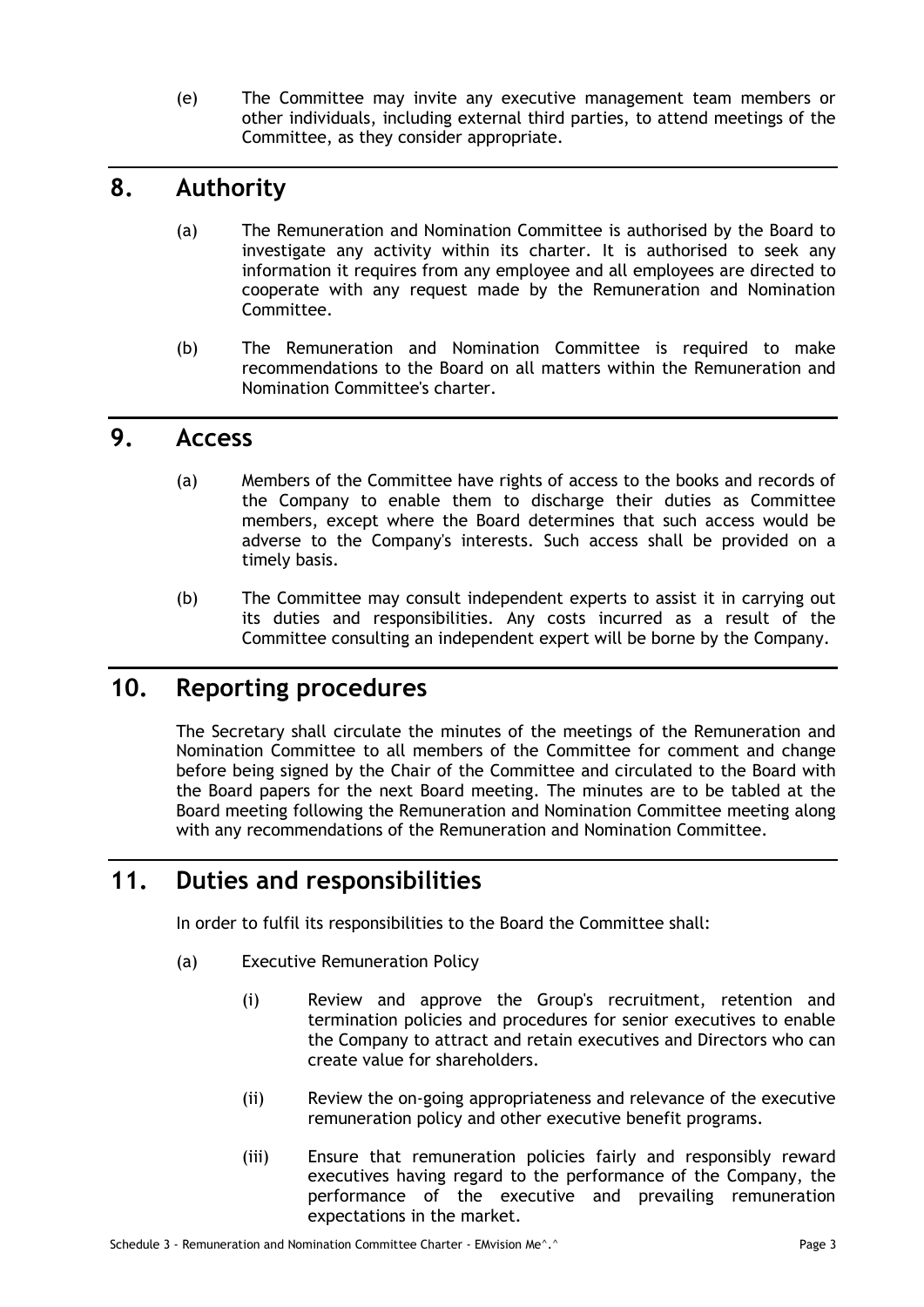- (b) Executive Directors and Senior Management
	- (i) Consider and make recommendations to the Board on the remuneration for each executive Director (including base pay, incentive payments, equity awards, retirement rights, service contracts) having regard to the executive remuneration policy.
	- (ii) Review and approve the proposed remuneration (including incentive awards, equity awards and service contracts) for the direct reports of the CEO. As part of this review the Committee will oversee an annual performance evaluation of the executive team. This evaluation is based on specific criteria, including the business performance of the Company and its subsidiaries, whether strategic objectives are being achieved and the development of management and personnel.
- (c) Executive Incentive Plan
	- (i) Review and approve the design of any executive incentive plans.
- (d) Equity Based Plans
	- (i) Review and approve any equity based plans that may be introduced (**Plans**) in the light of legislative, regulatory and market developments.
	- (ii) For each Plan, determine each year whether awards will be made under that Plan.
	- (iii) Review and approve total proposed awards under each Plan.
	- (iv) In addition to considering awards to executive Directors and direct reports to the CEO, review and approve proposed awards under each Plan on an individual basis for executives as required under the rules governing each Plan or as determined by the Committee.
	- (v) Review, approve and keep under review performance hurdles for each equity based Plan.
- (e) Nomination

The Committee shall periodically review and consider the structure and balance of the Board and make recommendations regarding appointments, retirements and terms of office of Directors. In particular, the Committee is to:

- (i) identify and recommend to the Board candidates for the Board after:
	- (A) considering the necessary and desirable competencies of new Board members to ensure the appropriate mix of skills and experience;
	- (B) assessing how the candidates can contribute to the strategic direction of the Company; and